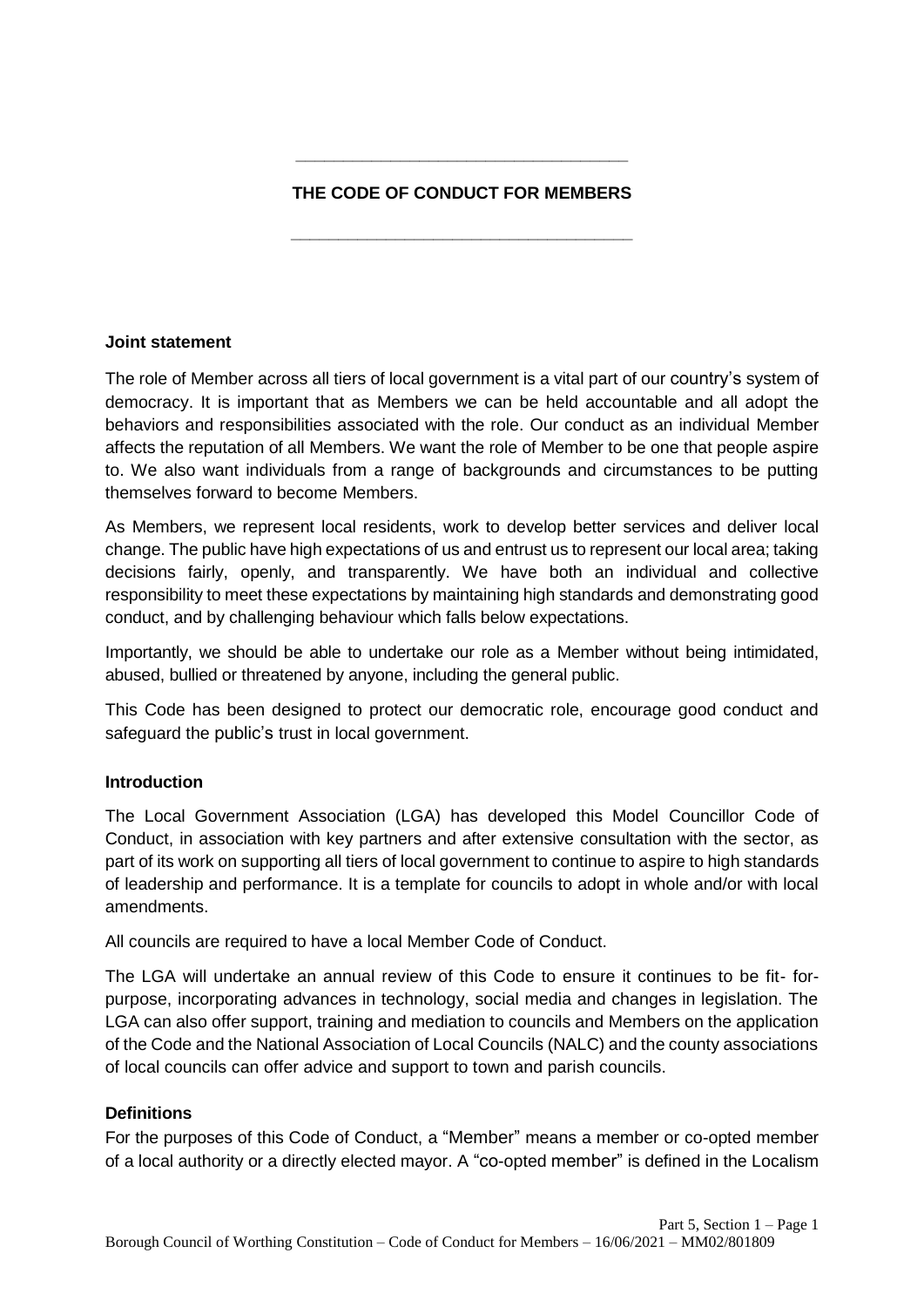Act 2011 Section 27(4) as "a person who is not a member of the authority but who

- a) is a member of any committee or sub-committee of the authority, or;
- b) is a member of, and represents the authority on, any joint committee or joint subcommittee of the authority;

and who is entitled to vote on any question that falls to be decided at any meeting of that committee or sub-committee".

For the purposes of this Code of Conduct, "local authority" includes county councils, district councils, London borough councils, parish councils, town councils, fire and rescue authorities, police authorities, joint authorities, economic prosperity boards, combined authorities and National Park authorities.

## **Purpose of the Code of Conduct**

The purpose of this Code of Conduct is to assist you, as a Member, in modelling the behaviour that is expected of you, to provide a personal check and balance, and to set out the type of conduct that could lead to action being taken against you. It is also to protect you, the public, fellow Members, local authority officers and the reputation of local government. It sets out general principles of conduct expected of all Members and your specific obligations in relation to standards of conduct. The LGA encourages the use of support, training and mediation prior to action being taken using the Code. The fundamental aim of the Code is to create and maintain public confidence in the role of Member and local government.

## **General principles of Member conduct**

Everyone in public office at all levels; all who serve the public or deliver public services, including ministers, civil servants, Members and local authority officers; should uphold the Seven [Principles of Public Life,](https://www.gov.uk/government/publications/the-7-principles-of-public-life/the-7-principles-of-public-life--2) also known as the Nolan Principles.

Building on these principles, the following general principles have been developed specifically for the role of Member.

In accordance with the public trust placed in me, on all occasions:

- I act with integrity and honesty
- Lact lawfully
- I treat all persons fairly and with respect; and
- I lead by example and act in a way that secures public confidence in the role of Member.

In undertaking my role:

- I impartially exercise my responsibilities in the interests of the local community
- I do not improperly seek to confer an advantage, or disadvantage, on any person
- I avoid conflicts of interest
- I exercise reasonable care and diligence; and
- I ensure that public resources are used prudently in accordance with my local authority's requirements and in the public interest.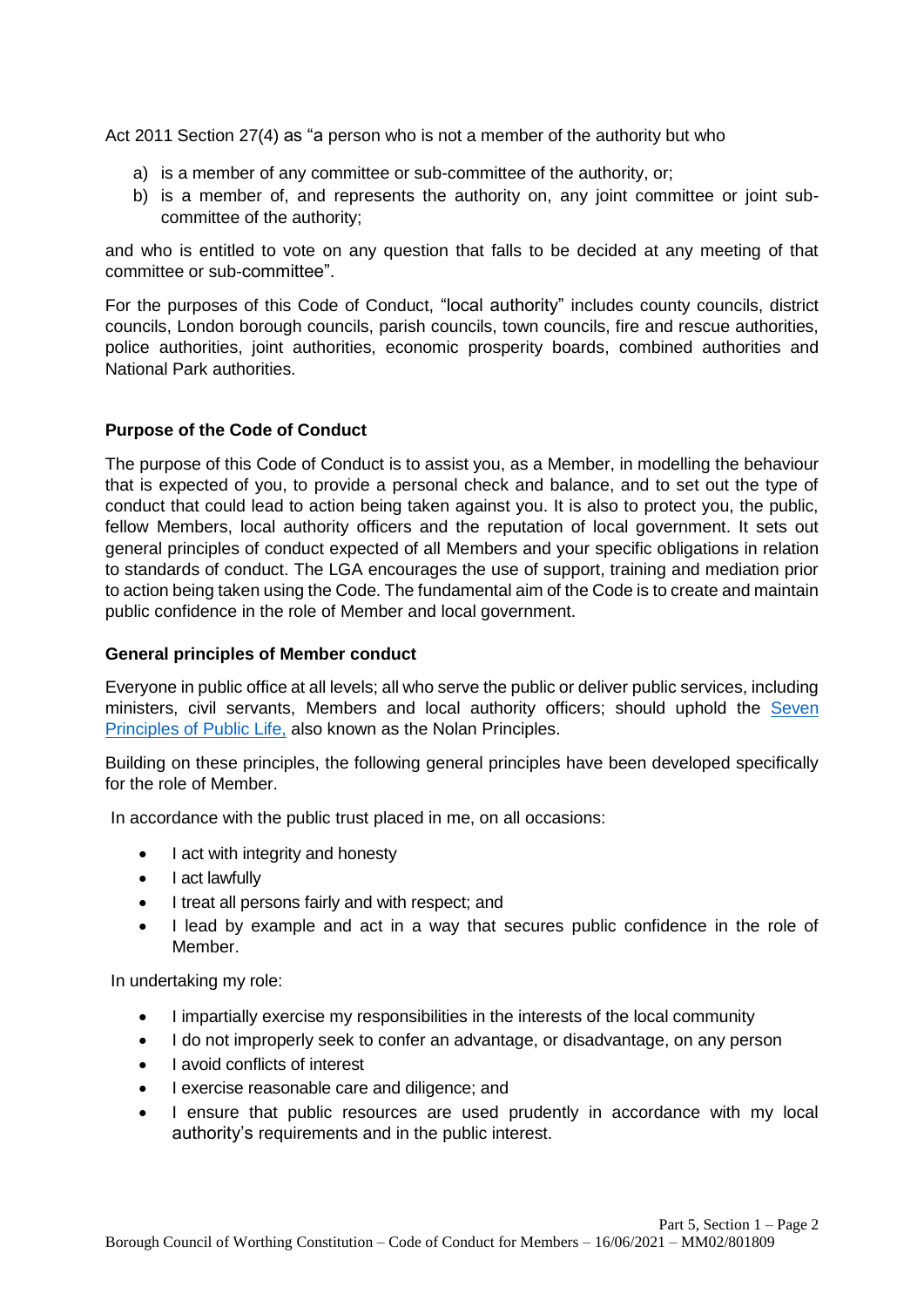## **Application of the Code of Conduct**

This Code of Conduct applies to you as soon as you sign your declaration of acceptance of the office of Member or attend your first meeting as a co-opted member and continues to apply to you until you cease to be a Member.

This Code of Conduct applies to you when you are acting in your capacity as a Member which may include when:

- you misuse your position as a Member
- Your actions would give the impression to a reasonable member of the public with knowledge of all the facts that you are acting as a Member;

The Code applies to all forms of communication and interaction, including:

- at face-to-face meetings
- at online or telephone meetings
- in written communication
- in verbal communication
- in non-verbal communication
- in electronic and social media communication, posts, statements and comments.

You are also expected to uphold high standards of conduct and show leadership at all times when acting as a Member.

Your Monitoring Officer has statutory responsibility for the implementation of the Code of Conduct, and you are encouraged to seek advice from your Monitoring Officer on any matters that may relate to the Code of Conduct. Town and parish Members are encouraged to seek advice from their Clerk, who may refer matters to the Monitoring Officer.

#### **Standards of Member conduct**

This section sets out your obligations, which are the minimum standards of conduct required of you as a Member. Should your conduct fall short of these standards, a complaint may be made against you, which may result in action being taken.

Guidance is included to help explain the reasons for the obligations and how they should be followed.

#### **General Conduct**

**1. Respect**

#### **As a Member:**

#### **1.1. I treat other Members and members of the public with respect.**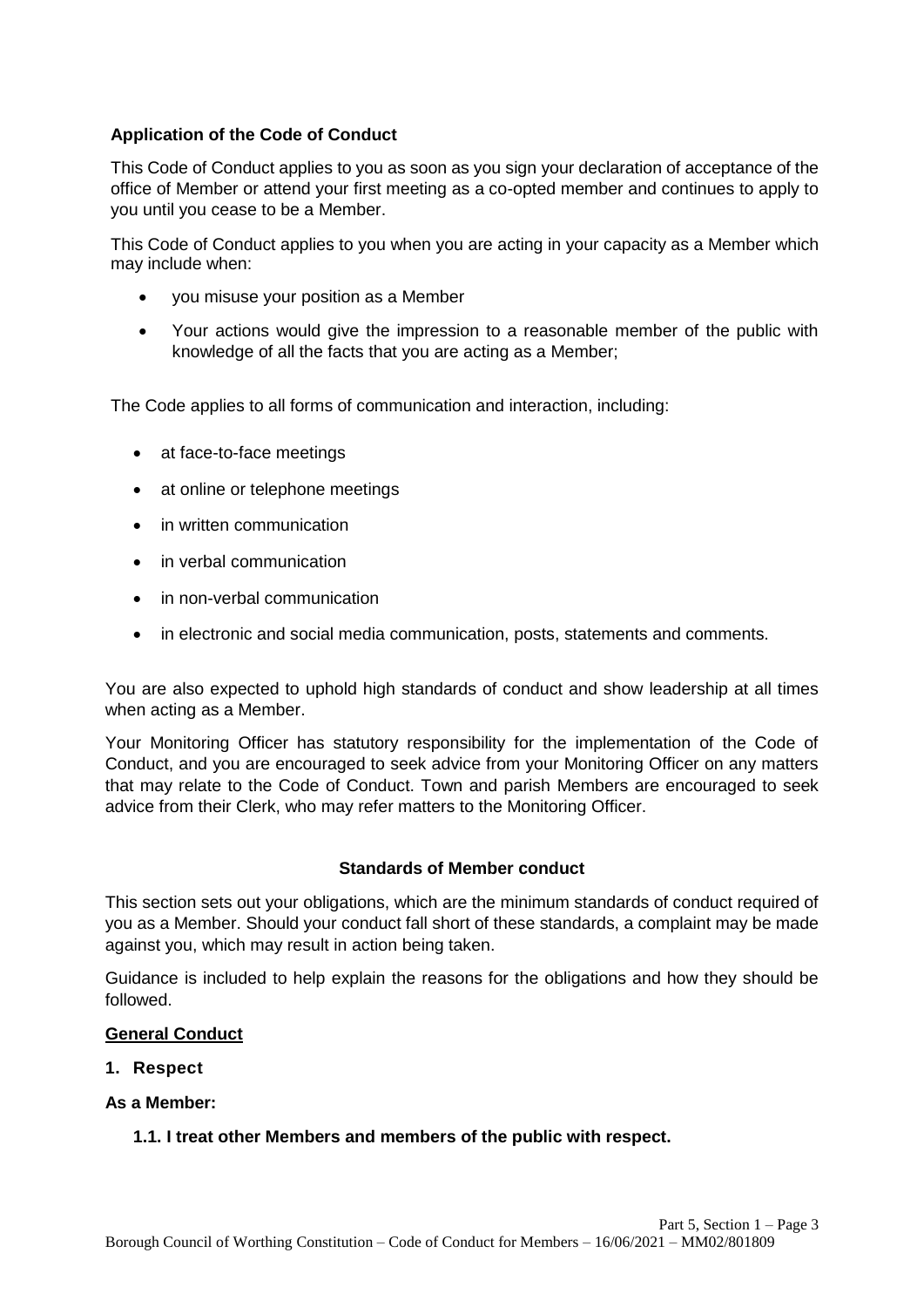## **1.2. I treat local authority employees, employees and representatives of partner organisations and those volunteering for the local authority with respect and respect the role they play.**

Respect means politeness and courtesy in behaviour, speech, and in the written word. Debate and having different views are all part of a healthy democracy. As a Member, you can express, challenge, criticise and disagree with views, ideas, opinions and policies in a robust but civil manner. You should not, however, subject individuals, groups of people or organisations to personal attack.

In your contact with the public, you should treat them politely and courteously. Rude and offensive behaviour lowers the public's expectations and confidence in Members.

In return, you have a right to expect respectful behaviour from the public. If members of the public are being abusive, intimidatory or threatening you are entitled to stop any conversation or interaction in person or online and report them to the local authority, the relevant social media provider or the police. This also applies to fellow Members, where action could then be taken under the Member Code of Conduct, and local authority employees, where concerns should be raised in line with the local authority's Member-Officer protocol.

## **2. Bullying, harassment and discrimination**

## **As a Member:**

- **2.1. I do not bully any person.**
- **2.2. I do not harass any person.**

## **2.3. I promote equalities and do not discriminate unlawfully against any person.**

The Advisory, Conciliation and Arbitration Service (ACAS) characterises bullying as offensive, intimidating, malicious or insulting behaviour, an abuse or misuse of power through means that undermine, humiliate, denigrate or injure the recipient. Bullying might be a regular pattern of behaviour or a one-off incident, happen face-to-face, on social media, in emails or phone calls, happen in the workplace or at work social events and may not always be obvious or noticed by others.

The Protection from Harassment Act 1997 defines harassment as conduct that causes alarm or distress or puts people in fear of violence and must involve such conduct on at least two occasions. It can include repeated attempts to impose unwanted communications and contact upon a person in a manner that could be expected to cause distress or fear in any reasonable person.

Unlawful discrimination is where someone is treated unfairly because of a protected characteristic. Protected characteristics are specific aspects of a person's identity defined by the Equality Act 2010. They are age, disability, gender reassignment, marriage and civil partnership, pregnancy and maternity, race, religion or belief, sex and sexual orientation.

The Equality Act 2010 places specific duties on local authorities. Members have a central role to play in ensuring that equality issues are integral to the local authority's performance and strategic aims, and that there is a strong vision and public commitment to equality across public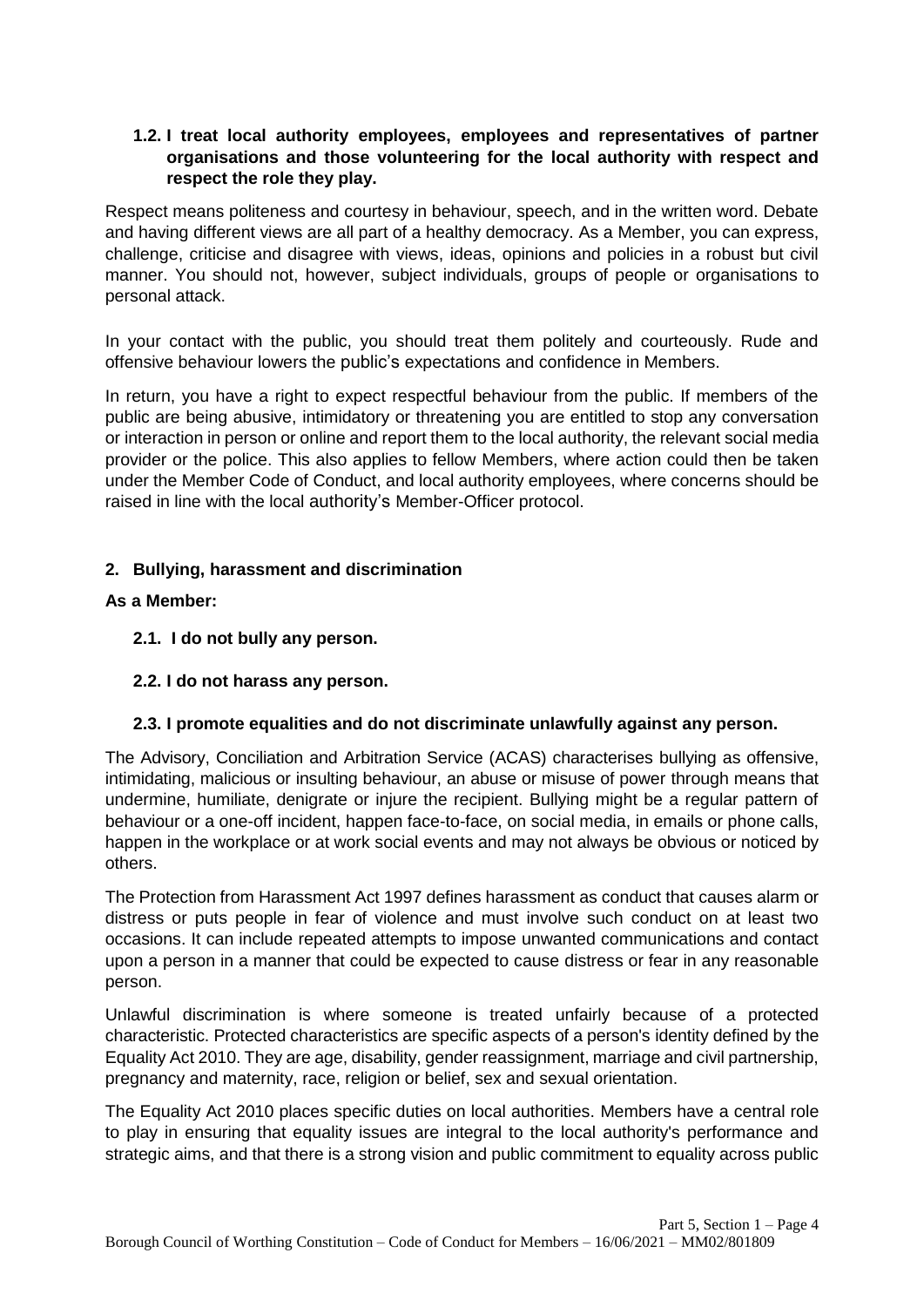services.

## **3. Impartiality of officers of the council**

#### **As a Member:**

**3.1. I do not compromise, or attempt to compromise, the impartiality of anyone who works for, or on behalf of, the local authority.**

Officers work for the local authority as a whole and must be politically neutral (unless they are political assistants). They should not be coerced or persuaded to act in a way that would undermine their neutrality. You can question officers in order to understand, for example, their reasons for proposing to act in a particular way, or the content of a report that they have written. However, you must not try and force them to act differently, change their advice, or alter the content of that report, if doing so would prejudice their professional integrity.

## **4. Confidentiality and access to information**

#### **As a Member:**

#### **4.1. I do not disclose information:**

- **a. given to me in confidence by anyone**
- **b. acquired by me which I believe, or ought reasonably to be aware, is of a confidential nature, unless:**
	- **i. I have received the consent of a person authorised to give it;**
	- **ii. I am required by law to do so;**
	- **iii. the disclosure is made to a third party for the purpose of obtaining professional legal advice provided that the third party agrees not to disclose the information to any other person; or**
	- **iv. the disclosure is:**
		- **1. reasonable and in the public interest; and**
		- **2. made in good faith and in compliance with the reasonable requirements of the local authority; and**
		- **3. I have consulted the Monitoring Officer prior to its release.**
- **4.2. I do not improperly use knowledge gained solely as a result of my role as a Member for the advancement of myself, my friends, my family members, my employer or my business interests.**

#### **4.3. I do not prevent anyone from getting information that they are entitled to by law.**

Local authorities must work openly and transparently, and their proceedings and printed materials are open to the public, except in certain legally defined circumstances. You should work on this basis, but there will be times when it is required by law that discussions, documents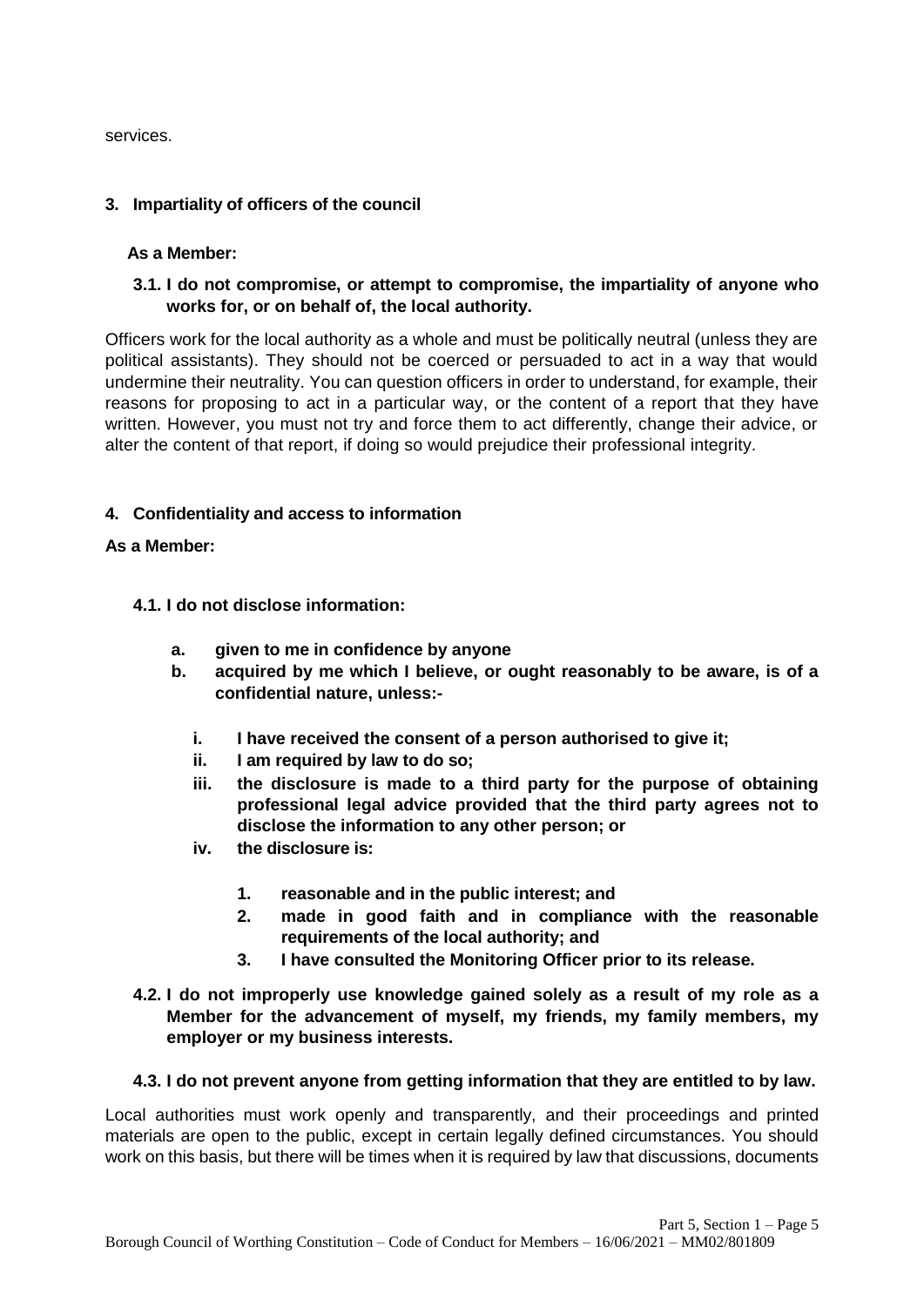and other information relating to or held by the local authority must be treated in a confidential manner. Examples include personal data relating to individuals or information relating to ongoing negotiations.

## **5. Disrepute**

## **As a Member:**

## **5.1. I do not bring my role or local authority into disrepute.**

As a Member, you are trusted to make decisions on behalf of your community and your actions and behaviour are subject to greater scrutiny than that of ordinary members of the public. You should be aware that your actions might have an adverse impact on you, other Members and/or your local authority and may lower the public's confidence in your or your local authority's ability to discharge your/it's functions. For example, behaviour that is considered dishonest and/or deceitful can bring your local authority into disrepute.

You are able to hold the local authority and fellow Members to account and are able to constructively challenge and express concern about decisions and processes undertaken by the council whilst continuing to adhere to other aspects of this Code of Conduct.

## **6. Use of position**

#### **As a Member:**

## **6.1. I do not use, or attempt to use, my position improperly to the advantage or disadvantage of myself or anyone else.**

Your position as a member of the local authority provides you with certain opportunities, responsibilities and privileges, and you make choices all the time that will impact others. However, you should not take advantage of these opportunities to further your own or others' private interests or to disadvantage anyone unfairly.

## **7. Use of local authority resources and facilities**

## **As a Member:**

**7.1. I do not misuse council resources.**

- **7.2. I will, when using the resources of the local or authorising their use by others:**
	- **a. act in accordance with the local authority's requirements; and**
	- **b. ensure that such resources are not used for political purposes unless that use could reasonably be regarded as likely to facilitate, or be conducive to, the discharge of the functions of the local authority or of the office to which I have been elected or appointed.**

You may be provided with resources and facilities by the local authority to assist you in carrying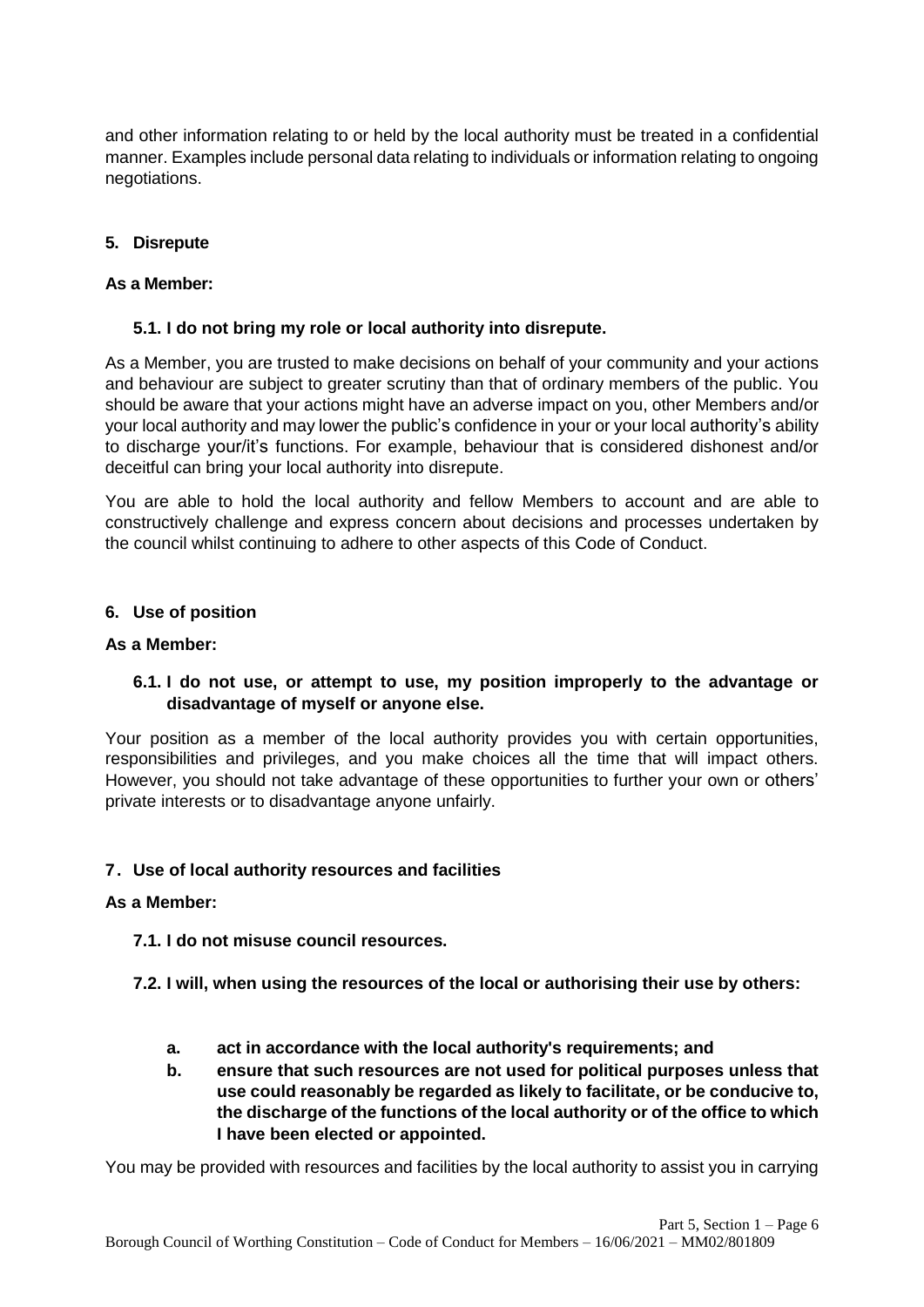out your duties as a Member.

Examples include:

- office support
- stationery
- equipment such as phones, and computers
- transport
- access and use of local authority buildings and rooms.

These are given to you to help you carry out your role as a Member more effectively and are not to be used for business or personal gain. They should be used in accordance with the purpose for which they have been provided and the local authority's own policies regarding their use.

## **8 . Complying with the Code of Conduct**

## **As a Member:**

- **8.1. I undertake Code of Conduct training provided by my local authority.**
- **8.2. I cooperate with any Code of Conduct investigation and/or determination.**
- **8.3. I do not intimidate or attempt to intimidate any person who is likely to be involved with the administration of any investigation or proceedings.**

## **8.4. I comply with any sanction imposed on me following a finding that I have breached the Code of Conduct.**

It is extremely important for you as a Member to demonstrate high standards, for you to have your actions open to scrutiny and for you not to undermine public trust in the local authority or its governance. If you do not understand or are concerned about the local authority's processes in handling a complaint you should raise this with your Monitoring Officer.

## **Protecting your reputation and the reputation of the local authority**

## **9 . Interests**

## **As a Member:**

## **9.1. I register and disclose my interests.**

Section 29 of the Localism Act 2011 requires the Monitoring Officer to establish and maintain a register of interests of members of the authority.

You need to register your interests so that the public, local authority employees and fellow Members know which of your interests might give rise to a conflict of interest. The register is a public document that can be consulted when (or before) an issue arises. The register also protects you by allowing you to demonstrate openness and a willingness to be held accountable. You are personally responsible for deciding whether or not you should disclose an interest in a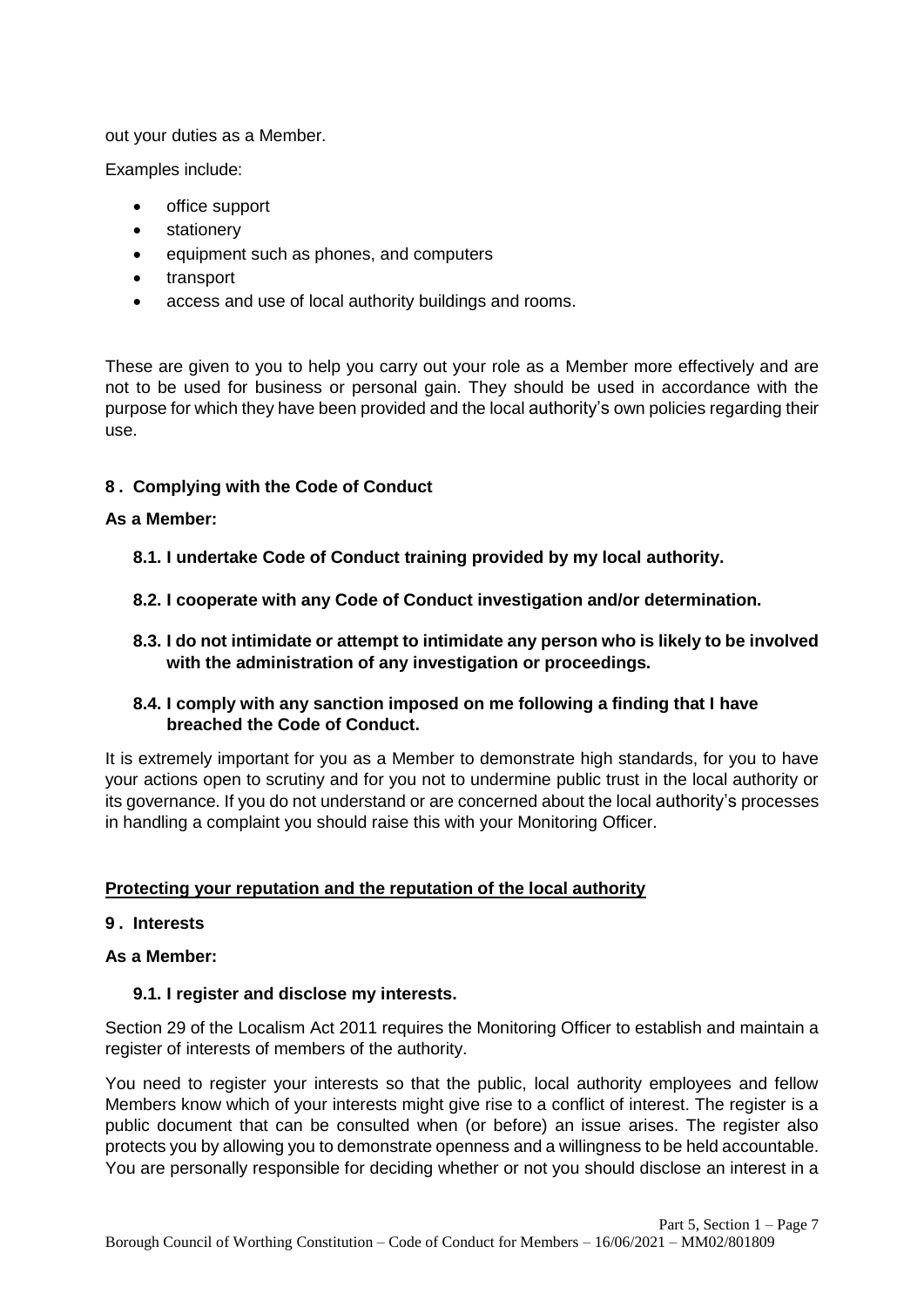meeting, but it can be helpful for you to know early on if others think that a potential conflict might arise. It is also important that the public know about any interest that might have to be disclosed by you or other Members when making or taking part in decisions, so that decision making is seen by the public as open and honest. This helps to ensure that public confidence in the integrity of local governance is maintained.

You should note that failure to register or disclose a disclosable pecuniary interest as set out in Table 1, is a criminal offence under the Localism Act 2011.

Appendix B sets out the detailed provisions on registering and disclosing interests. If in doubt, you should always seek advice from your Monitoring Officer.

## **10. Gifts and hospitality**

#### **As a Member:**

- **10.1. I do not accept gifts or hospitality, irrespective of estimated value, which could give rise to real or substantive personal gain or a reasonable suspicion of influence on my part to show favour from persons seeking to acquire, develop or do business with the local authority or from persons who may apply to the local authority for any permission, licence or other significant advantage.**
- **10.2. I register with the Monitoring Officer any gift or hospitality with an estimated value of at least £50 within 28 days of its receipt.**

## **10.3. I register with the Monitoring Officer any significant gift or hospitality that I have been offered but have refused to accept.**

In order to protect your position and the reputation of the local authority, you should exercise caution in accepting any gifts or hospitality which are (or which you reasonably believe to be) offered to you because you are a Member. The presumption should always be not to accept significant gifts or hospitality. However, there may be times when such a refusal may be difficult if it is seen as rudeness in which case you could accept it but must ensure it is publicly registered. However, you do not need to register gifts and hospitality which are not related to your role as a Member, such as Christmas gifts from your friends and family. It is also important to note that it is appropriate to accept normal expenses and hospitality associated with your duties as a Member. If you are unsure, do contact your Monitoring Officer for guidance.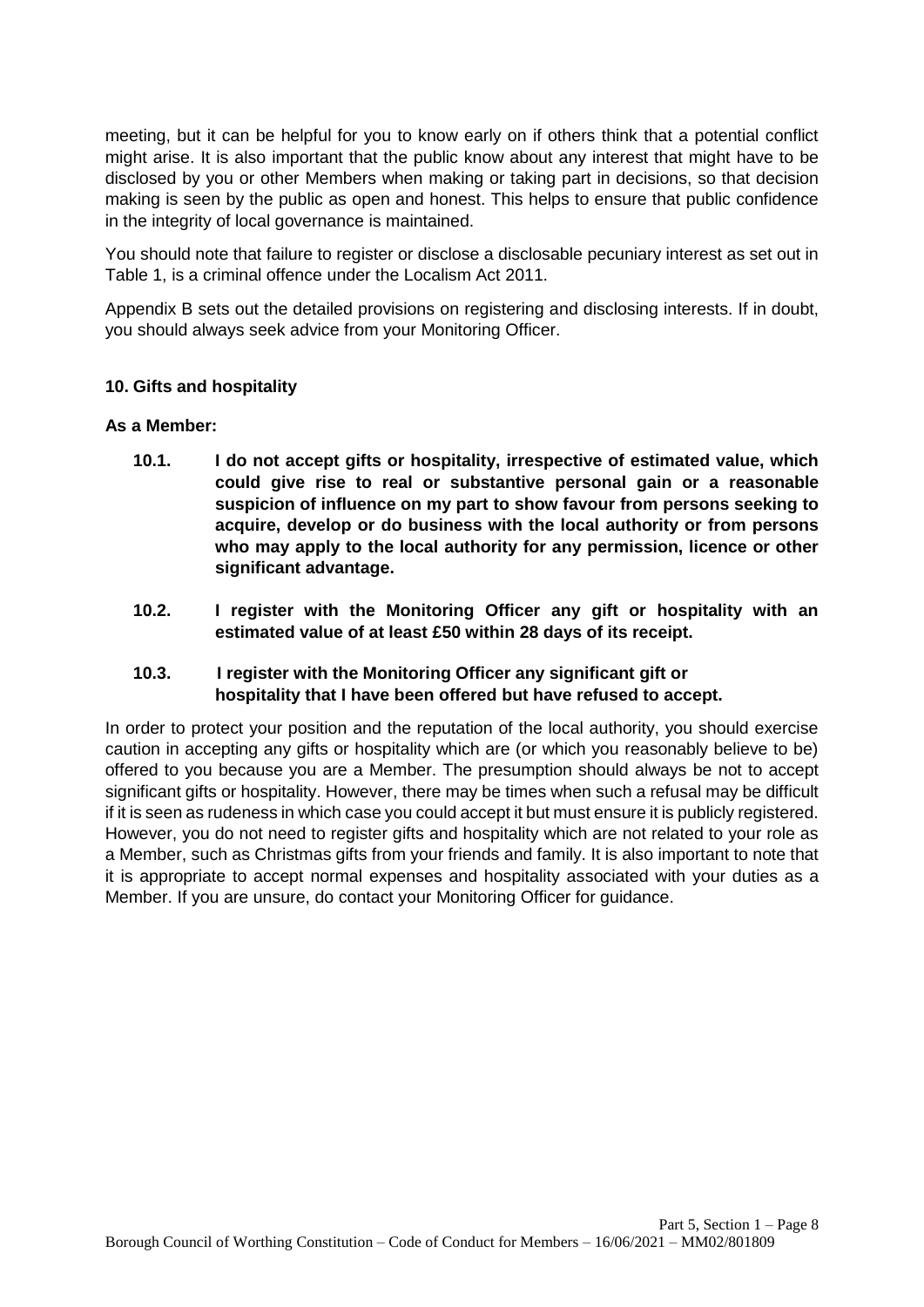# **Appendices**

## **Appendix A – The Seven Principles of Public Life**

The principles are:

## **Selflessness**

Holders of public office should act solely in terms of the public interest.

## **Integrity**

Holders of public office must avoid placing themselves under any obligation to people or organisations that might try inappropriately to influence them in their work. They should not act or take decisions in order to gain financial or other material benefits for themselves, their family, or their friends. They must disclose and resolve any interests and relationships.

## **Objectivity**

Holders of public office must act and take decisions impartially, fairly and on merit, using the best evidence and without discrimination or bias.

## **Accountability**

Holders of public office are accountable to the public for their decisions and actions and must submit themselves to the scrutiny necessary to ensure this.

## **Openness**

Holders of public office should act and take decisions in an open and transparent manner. Information should not be withheld from the public unless there are clear and lawful reasons for so doing.

## **Honesty**

Holders of public office should be truthful.

## **Leadership**

Holders of public office should exhibit these principles in their own behaviour. They should actively promote and robustly support the principles and be willing to challenge poor behaviour wherever it occurs.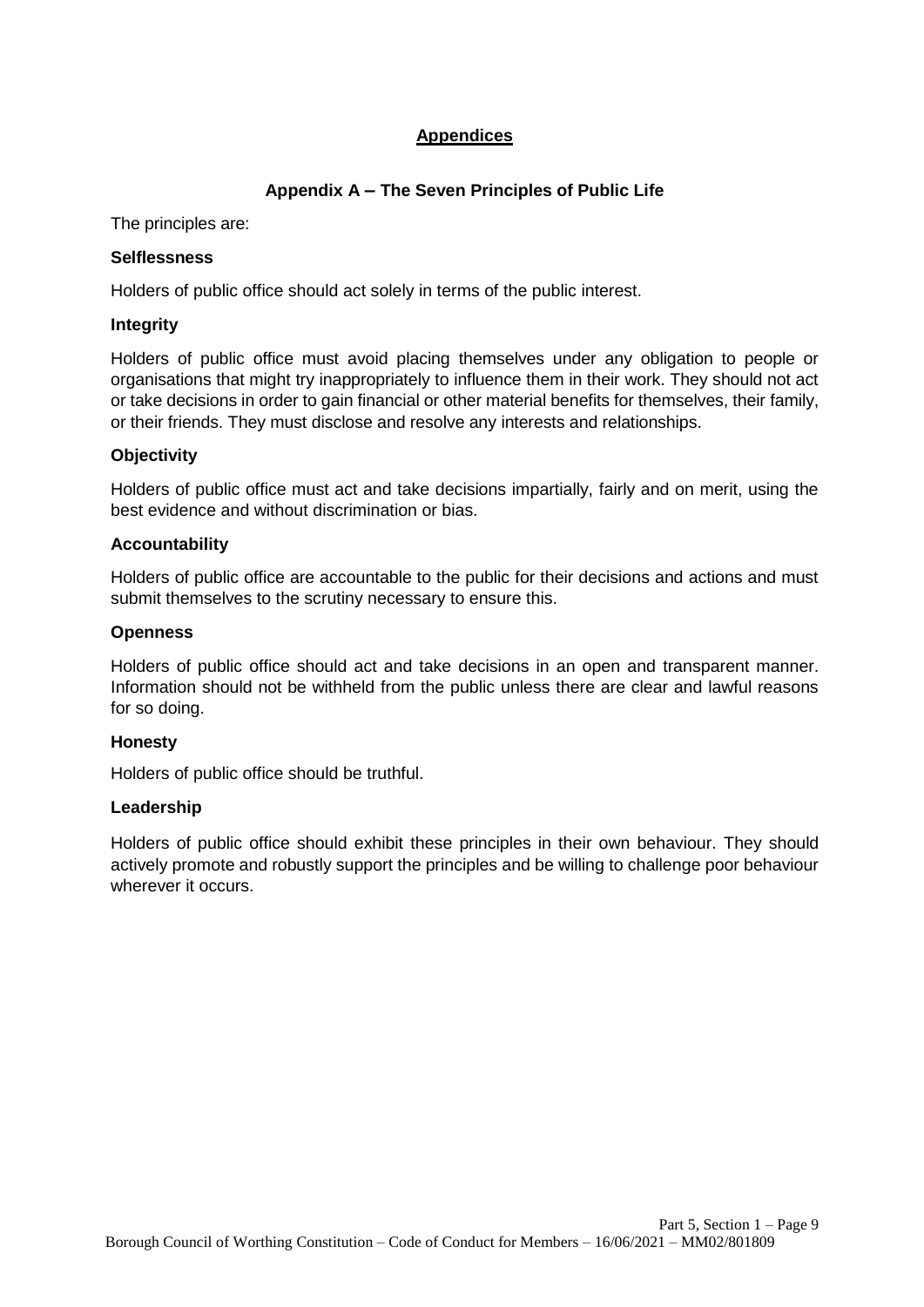## **Appendix B**

## **Registering interests**

Within 28 days of becoming a member or your re-election or re-appointment to office you must register with the Monitoring Officer the interests which fall within the categories set out in **Table 1** (**Disclosable Pecuniary Interests**) which are as described in "The Relevant Authorities (Disclosable Pecuniary Interests) Regulations 2012". You should also register details of your other personal interests which fall within the categories set out in **Table 2**  (**Other Registerable Interests**).

"**Disclosable pecuniary interest"** means an interest of yourself, or of your partner if you are aware of your partner's interest, within the descriptions set out in Table 1 below.

**"Partner"** means a spouse or civil partner, or a person with whom you are living as husband or wife, or a person with whom you are living as if you are civil partners.

- 1. You must ensure that your register of interests is kept up-to-date and within 28 days of becoming aware of any new interest, or of any change to a registered interest, notify the Monitoring Officer.
- 2. A 'sensitive interest' is as an interest which, if disclosed, could lead to the Member, or a person connected with the Member, being subject to violence or intimidation.
- 3. Where you have a 'sensitive interest' you must notify the Monitoring Officer with the reasons why you believe it is a sensitive interest. If the Monitoring Officer agrees they will withhold the interest from the public register.

## **Non participation in case of disclosable pecuniary interest**

- 4. Where a matter arises at a meeting which directly relates to one of your Disclosable Pecuniary Interests as set out in **Table 1**, you must disclose the interest, not participate in any discussion or vote on the matter and must not remain in the room unless you have been granted a dispensation. If it is a 'sensitive interest', you do not have to disclose the nature of the interest, just that you have an interest. Dispensation may be granted in limited circumstances, to enable you to participate and vote on a matter in which you have a disclosable pecuniary interest.
- 5. Where you have a disclosable pecuniary interest on a matter to be considered or is being considered by you as a Cabinet member in exercise of your executive function, you must notify the Monitoring Officer of the interest and must not take any steps or further steps in the matter apart from arranging for someone else to deal with it

## **Disclosure of Other Registerable Interests**

6. Where a matter arises at a meeting which *directly relates* to one of your Other Registerable Interests (as set out in Table 2), you must disclose the interest. You may speak on the matter only if members of the public are also allowed to speak at the meeting but otherwise must not take part in any discussion or vote on the matter and must not remain in the room unless you have been granted a dispensation. If it is a 'sensitive interest', you do not have to disclose the nature of the interest.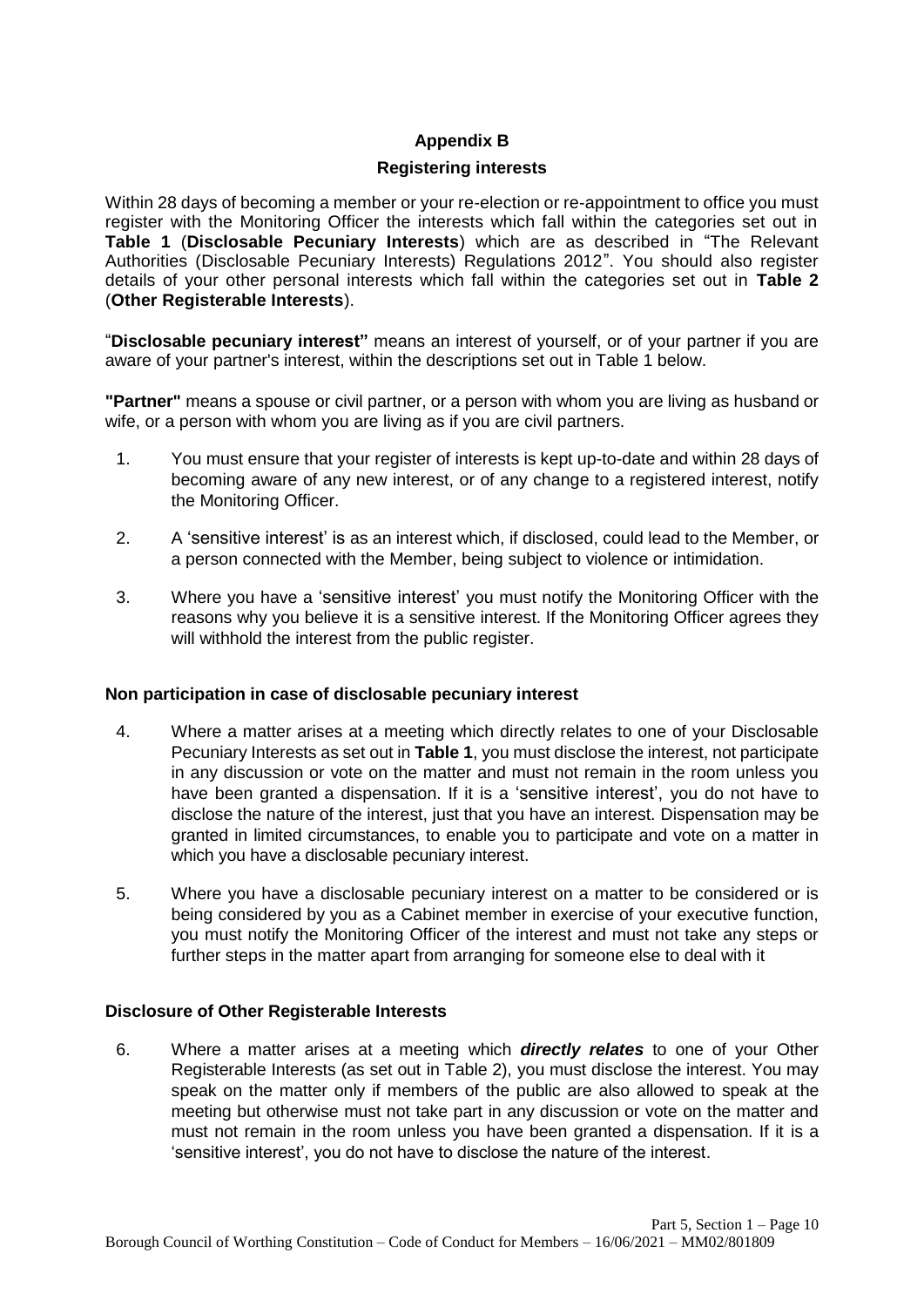#### **Disclosure of Non-Registerable Interests**

- 7. Where a matter arises at a meeting which *directly relates* to your financial interest or well-being (and is not a Disclosable Pecuniary Interest set out in Table 1) or a financial interest or well-being of a relative or close associate, you must disclose the interest. You may speak on the matter only if members of the public are also allowed to speak at the meeting but otherwise must not take part in any discussion or vote on the matter and must not remain in the room unless you have been granted a dispensation. If it is a 'sensitive interest', you do not have to disclose the nature of the interest.
- 8. Where a matter arises at a meeting which *affects* 
	- a. your own financial interest or well-being;
	- b. a financial interest or well-being of a friend, relative, close associate; or
	- c. a body included in those you need to disclose under Disclosable Pecuniary Interests as set out in **Table 1**

you must disclose the interest. In order to determine whether you can remain in the meeting after disclosing your interest the following test should be applied

- 9. Where a matter *affects* your financial interest or well-being:
	- a. to a greater extent than it affects the financial interests of the majority of inhabitants of the ward affected by the decision and;
	- b. a reasonable member of the public knowing all the facts would believe that it would affect your view of the wider public interest

You may speak on the matter only if members of the public are also allowed to speak at the meeting but otherwise must not take part in any discussion or vote on the matter and must not remain in the room unless you have been granted a dispensation.

If it is a 'sensitive interest', you do not have to disclose the nature of the interest.

10. Where you have a personal interest in any business of your authority and you have made an executive decision in relation to that business, you must make sure that any written statement of that decision records the existence and nature of your interest.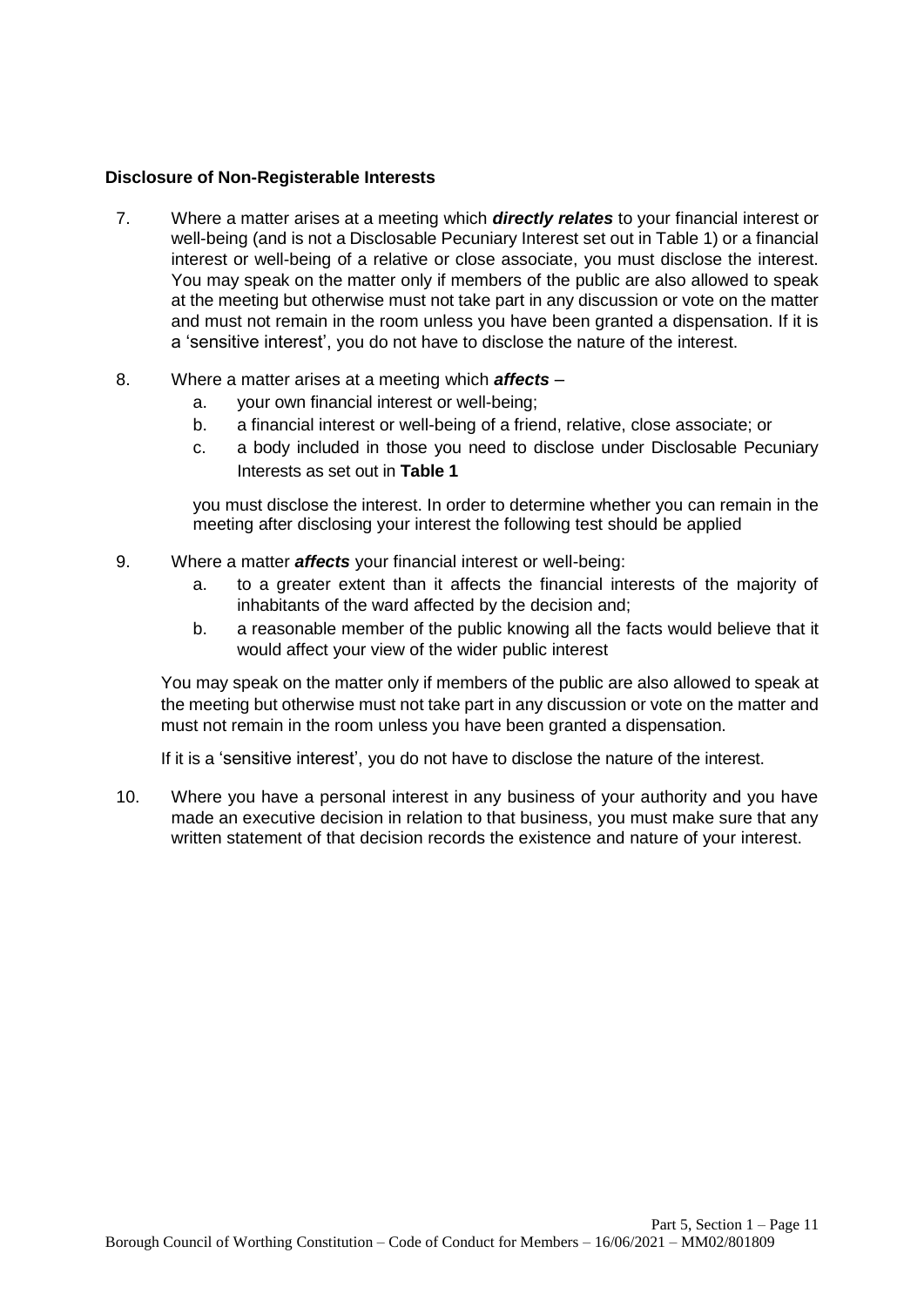## **Table 1: Disclosable Pecuniary Interests**

This table sets out the explanation of Disclosable Pecuniary Interests as set out in the [Relevant Authorities \(Disclosable Pecuniary Interests\) Regulations 2012](https://www.legislation.gov.uk/uksi/2012/1464/made)

| <b>Subject</b>                                       | <b>Description</b>                                                                                                                                                                                                                                                                                                                                                                                                                                                                                                                     |
|------------------------------------------------------|----------------------------------------------------------------------------------------------------------------------------------------------------------------------------------------------------------------------------------------------------------------------------------------------------------------------------------------------------------------------------------------------------------------------------------------------------------------------------------------------------------------------------------------|
| Employment, office, trade, profession or<br>vocation | Any employment, office, trade, profession or<br>vocation carried on for profit or gain.<br>[Any unpaid directorship.]                                                                                                                                                                                                                                                                                                                                                                                                                  |
| Sponsorship                                          | Any payment or provision of any other<br>financial benefit (other than from the council)<br>made to the Member during the previous 12-<br>month period for expenses incurred by<br>him/her in carrying out his/her duties as a<br>Member, or towards his/her election<br>expenses.<br>This includes any payment or financial<br>benefit from a trade union within the<br>meaning of the Trade Union and Labour<br>Relations (Consolidation) Act 1992.                                                                                  |
| <b>Contracts</b>                                     | Any contract made between the Member or<br>his/her spouse or civil partner or the person<br>with whom the Member is living as if they<br>were spouses/civil partners (or a firm in<br>which such person is a partner, or an<br>incorporated body of which such person is a<br>director* or a body that such person has a<br>beneficial interest in the securities of*) and<br>the council -<br>(a) under which goods or services are to<br>be provided or works are to be<br>executed; and<br>(b) which has not been fully discharged. |
| <b>Land and Property</b>                             | Any beneficial interest in land which is within<br>the area of the council.<br>'Land' excludes an easement, servitude,<br>interest or right in or over land which does<br>not give the Member or his/her spouse or<br>civil partner or the person with whom the<br>Member is living as if they were spouses/<br>civil partners (alone or jointly with another) a<br>right to occupy or to receive income.                                                                                                                              |
| <b>Licenses</b>                                      | Any licence (alone or jointly with others) to<br>occupy land in the area of the council for a<br>month or longer                                                                                                                                                                                                                                                                                                                                                                                                                       |
| <b>Corporate tenancies</b>                           | Any tenancy where (to the Member's<br>knowledge)-<br>(a) the landlord is the council; and                                                                                                                                                                                                                                                                                                                                                                                                                                              |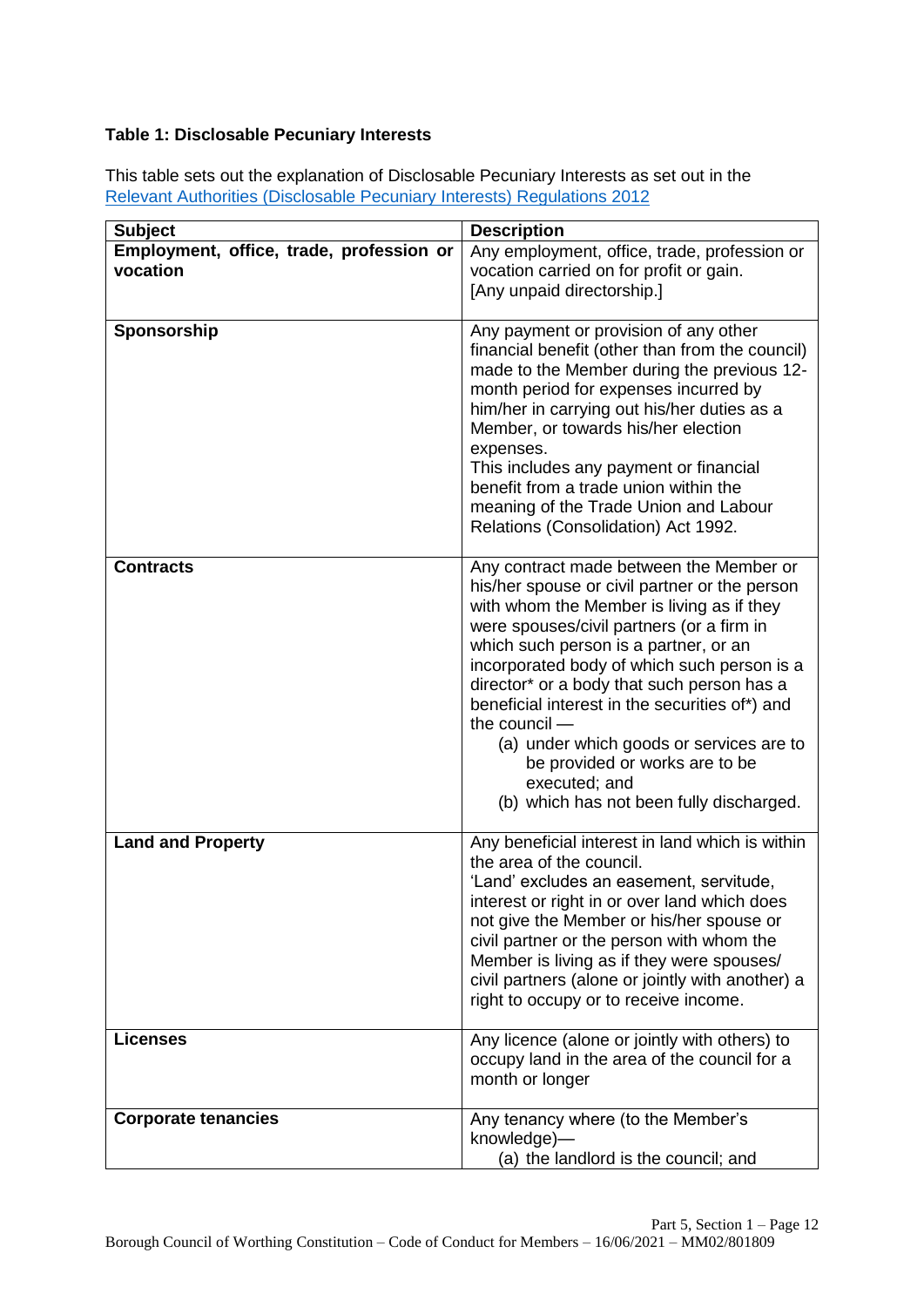|                   | (b) the tenant is a body that the Member,<br>or his/her spouse or civil partner or<br>the person with whom the Member is<br>living as if they were spouses/ civil<br>partners is a partner of or a director*<br>of or has a beneficial interest in the<br>securities* of.                                                                                                                                                                                                                                                                                                                                                                                                                                                                        |
|-------------------|--------------------------------------------------------------------------------------------------------------------------------------------------------------------------------------------------------------------------------------------------------------------------------------------------------------------------------------------------------------------------------------------------------------------------------------------------------------------------------------------------------------------------------------------------------------------------------------------------------------------------------------------------------------------------------------------------------------------------------------------------|
| <b>Securities</b> | Any beneficial interest in securities* of a<br>body where-<br>(a) that body (to the Member's<br>knowledge) has a place of business<br>or land in the area of the council; and<br>(b) either-<br>(i) the total nominal value of the<br>securities* exceeds £25,000 or one<br>hundredth of the total issued share<br>capital of that body; or<br>(ii) if the share capital of that body is of<br>more than one class, the total<br>nominal value of the shares of any<br>one class in which the Member, or<br>his/ her spouse or civil partner or the<br>person with whom the Member is<br>living as if they were spouses/civil<br>partners has a beneficial interest<br>exceeds one hundredth of the total<br>issued share capital of that class. |

\* 'director' includes a member of the committee of management of an industrial and provident society.

\* 'securities' means shares, debentures, debenture stock, loan stock, bonds, units of a collective investment scheme within the meaning of the Financial Services and Markets Act 2000 and other securities of any description, other than money deposited with a building society.

## **Table 2: Other Registerable Interests**

You have a personal interest in any business of your authority where it relates to or is likely to affect:

- a) any body of which you are in general control or management and to which you are nominated or appointed by your authority
- b) any body
	- (i) exercising functions of a public nature
	- (ii)any body directed to charitable purposes or
	- (iii) one of whose principal purposes includes the influence of public opinion or policy (including any political party or trade union)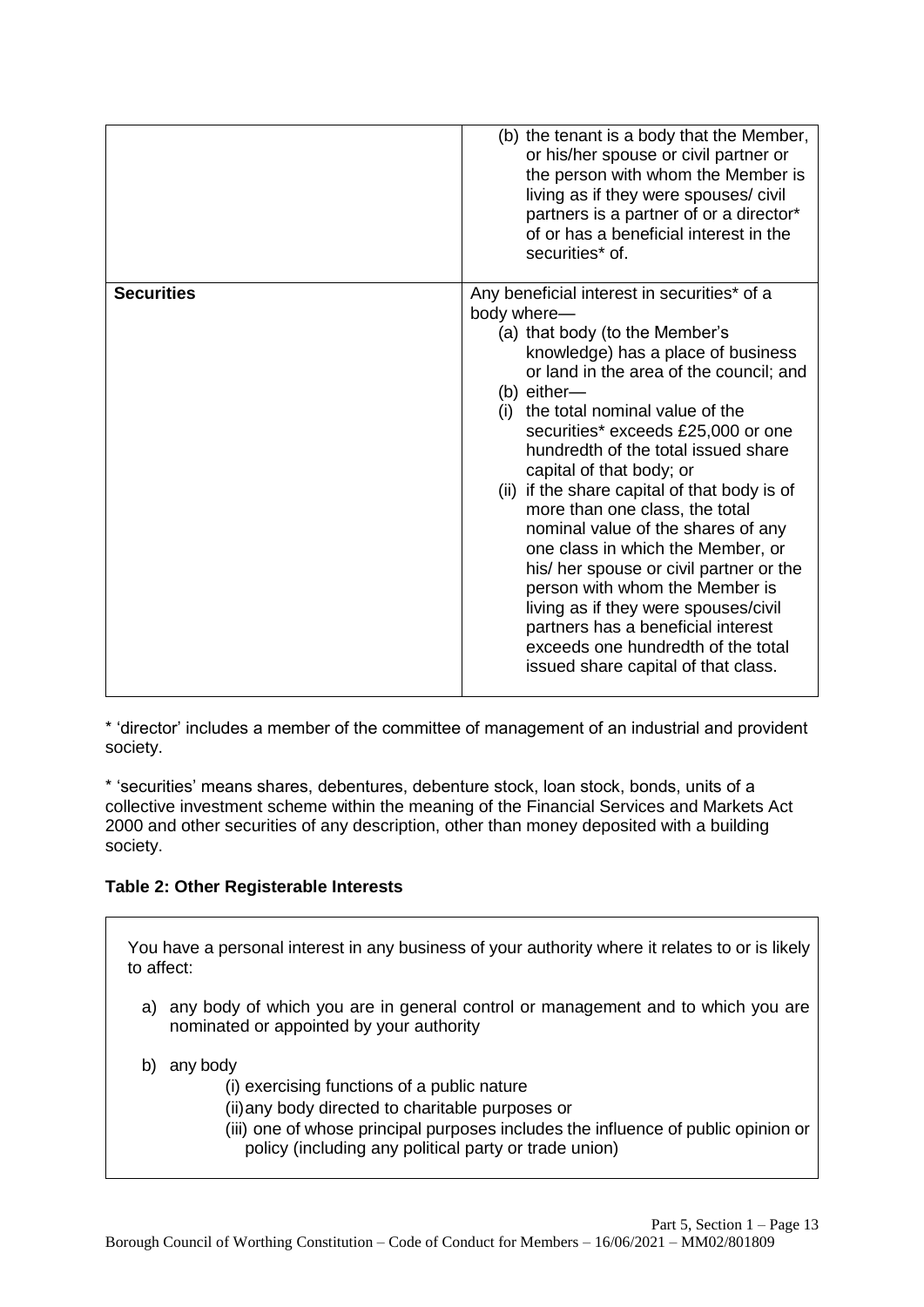# **Appendix C The Committee on Standards in Public Life**

The LGA has undertaken this review whilst the Government continues to consider the recommendations made by the Committee on Standards in Public Life in their report on Local Government Ethical Standards. If the Government chooses to implement any of the recommendations, this could require a change to this Code.

The recommendations cover:

- Recommendations for changes to the Localism Act 2011 to clarify in law when the Code of Conduct applies
- The introduction of sanctions
- An appeals process through the Local Government Ombudsman
- Changes to the Relevant Authorities (Disclosable Pecuniary Interests) Regulations 2012
- Updates to the Local Government Transparency Code
- Changes to the role and responsibilities of the Independent Person
- That the criminal offences in the Localism Act 2011 relating to Disclosable Pecuniary Interests should be abolished

The Local Government Ethical Standards report also includes Best Practice recommendations. These are:

**Best practice 1**: Local authorities should include prohibitions on bullying and harassment in codes of conduct. These should include a definition of bullying and harassment, supplemented with a list of examples of the sort of behaviour covered by such a definition.

**Best practice 2**: Councils should include provisions in their code of conduct requiring Members to comply with any formal standards investigation and prohibiting trivial or malicious allegations by Members.

**Best practice 3**: The Council will review this Code of Conduct every two years unless an earlier review is requested by the Monitoring Officer.

**Best practice 4**: An authority's code should be readily accessible to both Members and the public, in a prominent position on a council's website and available in council premises.

**Best practice 5**: Local authorities should update their gifts and hospitality register at least once per quarter, and publish it in an accessible format, such as CSV.

**Best practice 6**: Councils should publish a clear and straightforward public interest test against which allegations are filtered.

**Best practice 7**: Local authorities should have access to at least two Independent Persons.

**Best practice 8**: An Independent Person should be consulted as to whether to undertake a formal investigation on an allegation, and should be given the option to review and comment on allegations which the responsible officer is minded to dismiss as being without merit, vexatious, or trivial.

**Best practice 9**: Where a local authority makes a decision on an allegation of misconduct following a formal investigation, a decision notice should be published as soon as possible on its website, including a brief statement of facts, the provisions of the code engaged by the